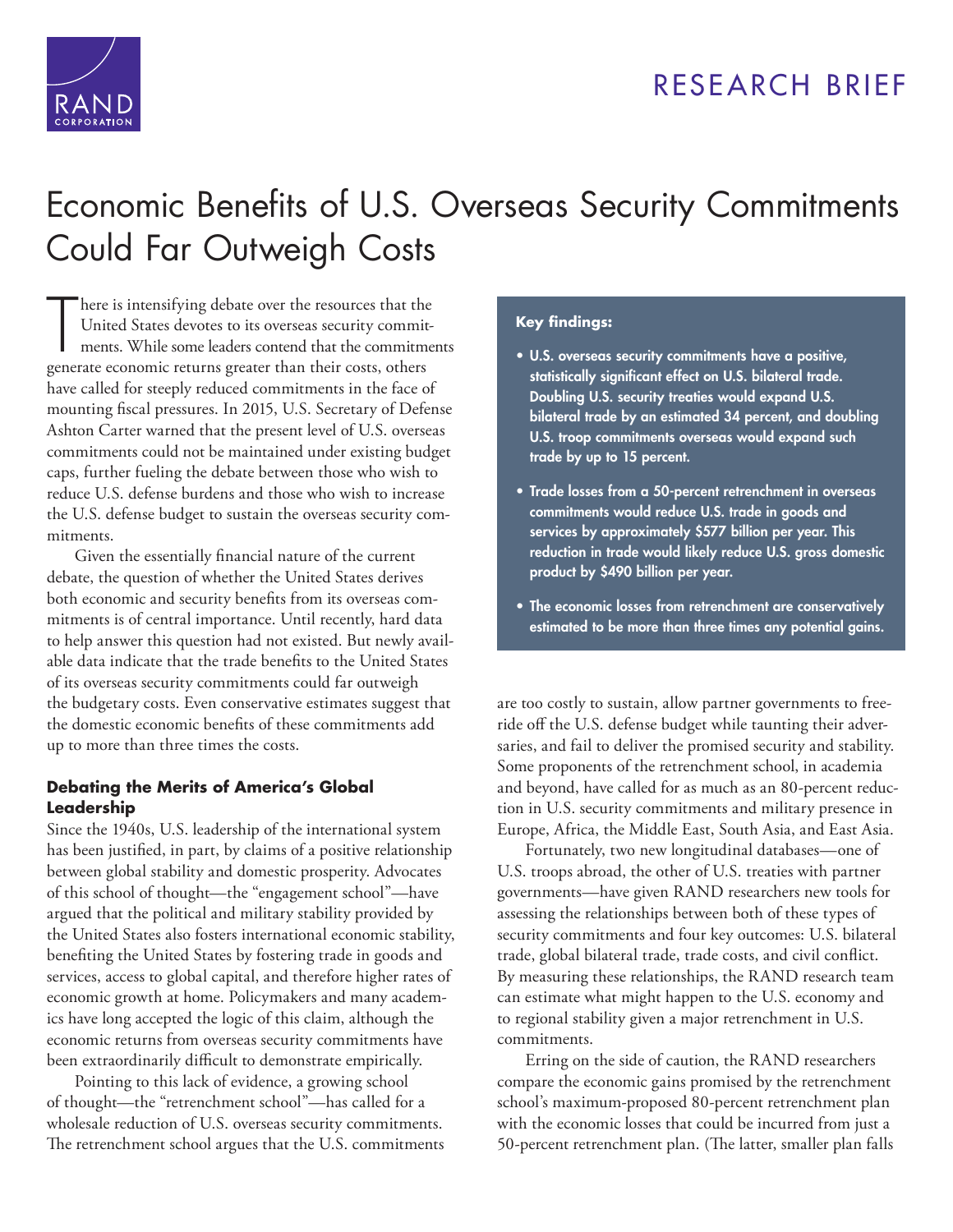more squarely within the bounds of historical U.S. experiences with other countries, allowing the economic consequences to be estimated with a higher degree of confidence.)

#### **Assessing the Relationships Between Commitments and Outcomes**

RAND's econometric methodology tests the relationships between U.S. security commitments (troops and treaties) and their hypothesized outputs (trade and conflict). The analysis relies on longitudinal methods and explores how changes in the number and kinds of troops and treaties correlate with changes in the outputs five years later, thereby ruling out factors that could drive commitments and outputs contemporaneously. Given the limited data available, quantifying the outcomes as five-year lag effects is the best method currently available for assessing causality. In all four of the analyses of U.S. bilateral trade, global bilateral trade, trade costs, and civil conflict—the RAND team excludes Canada and Mexico, which together accounted for about 30 percent of U.S. bilateral trade in 2015, because they share North America with the United States and are thus likely to be affected differently by any type of U.S. retrenchment overseas.

In their first test, the RAND researchers find solid evidence that U.S. security commitments have a positive, and statistically significant, effect on U.S. bilateral trade. This analysis examines the relationships between U.S. security commitments with 177 countries from 1955 to 2004 and, given the five-year lag in the empirical approach, their bilateral trade with the United States from 1960 to 2009. The results suggest that doubling the number of U.S. security treaties with other countries would expand U.S. bilateral trade by an estimated 34 percent. This result stems from both "economic" security treaties (those that emphasize financial assistance or military materiel) and "noneconomic" security treaties (those that emphasize access rights, joint operations, defense guarantees, or administrative and legal matters). Meanwhile, doubling the number of U.S. troop commitments overseas would increase U.S. bilateral trade up to 15 percent, depending on the armed service.

In the test related to global bilateral trade, which examines nearly 11,000 bilateral trading partners over the course of four decades, the researchers again find that U.S. security commitments, both treaties and personnel, have statistically significant positive effects on non-U.S. global bilateral trade. This means that countries with U.S. security commitments conduct more trade with *one another* than they would without the commitments. Doubling the number of U.S. security treaties with other countries could expand global bilateral trade by more than 50 percent, while doubling the number of U.S. troop commitments could do so by as much as 10 percent. For both U.S. and global bilateral trade

outcomes, the increased trade occurs primarily with new trading partners rather than ongoing trading partners.

The third test explores the relationship between security commitments and trade costs. Here, the researchers find mixed evidence regarding the effects of different kinds of U.S. commitments on the costs of shipping by air or water. The fourth and final test explores the relationship between U.S. security commitments and civil conflict. The researchers find no evidence that the commitments influence the likelihood or intensity of civil conflict, either for better or for worse.

#### **Assessing the Consequences of Major U.S. Retrenchments**

Based on the estimated empirical relationships outlined above, the RAND team compares the estimated budgetary gains from major retrenchments in U.S. overseas security commitments with the estimated trade losses. As a benchmark, the researchers accept the retrenchment proponents' suggestion that an 80-percent retrenchment plan would save the U.S. defense budget \$126 billion per year. Proponents of the 80-percent retrenchment plan say that it would allow U.S. defense spending to fall to 2.5 percent of U.S. gross domestic product (GDP), down from the currently estimated 3.2 percent—amounting to a budgetary savings of 0.7 percent. The Congressional Budget Office's estimate of 2015 U.S. GDP is \$18 trillion, 0.7 percent of which is \$126 billion. By applying generous economic assumptions about fiscal tax and spending multipliers to that \$126 billion sum, the researchers then estimate that this initial reduction in government spending could increase U.S. GDP by as much as \$139 billion per year.

In comparison, the researchers assess that just the trade losses from a 50-percent retrenchment (much smaller than the 80-percent cutback proposed by some in the retrenchment school) would add up to an annual loss of as much as \$577 billion in U.S. trade in goods and services or 18 percent of U.S. annual bilateral trade (excluding trade with Canada and Mexico). Based on a conservative trade multiplier, the analysts further estimate that the ultimate decline in U.S. GDP resulting from this 50-percent retrenchment would be somewhat less than the total loss in trade to be precise, just 85 percent of the value of the lost trade, or \$490 billion per year.

In other words, the economic losses from retrenchment are conservatively estimated to be *three and a half times greater than the gains*, even assuming a smaller retrenchment for the losses than for the gains (see the figure). The estimated gains from a 50-percent retrenchment, of course, would likely be even lower than those from an 80-percent retrenchment. All of this suggests that U.S. policymakers should carefully weigh the potential losses against the potential gains when considering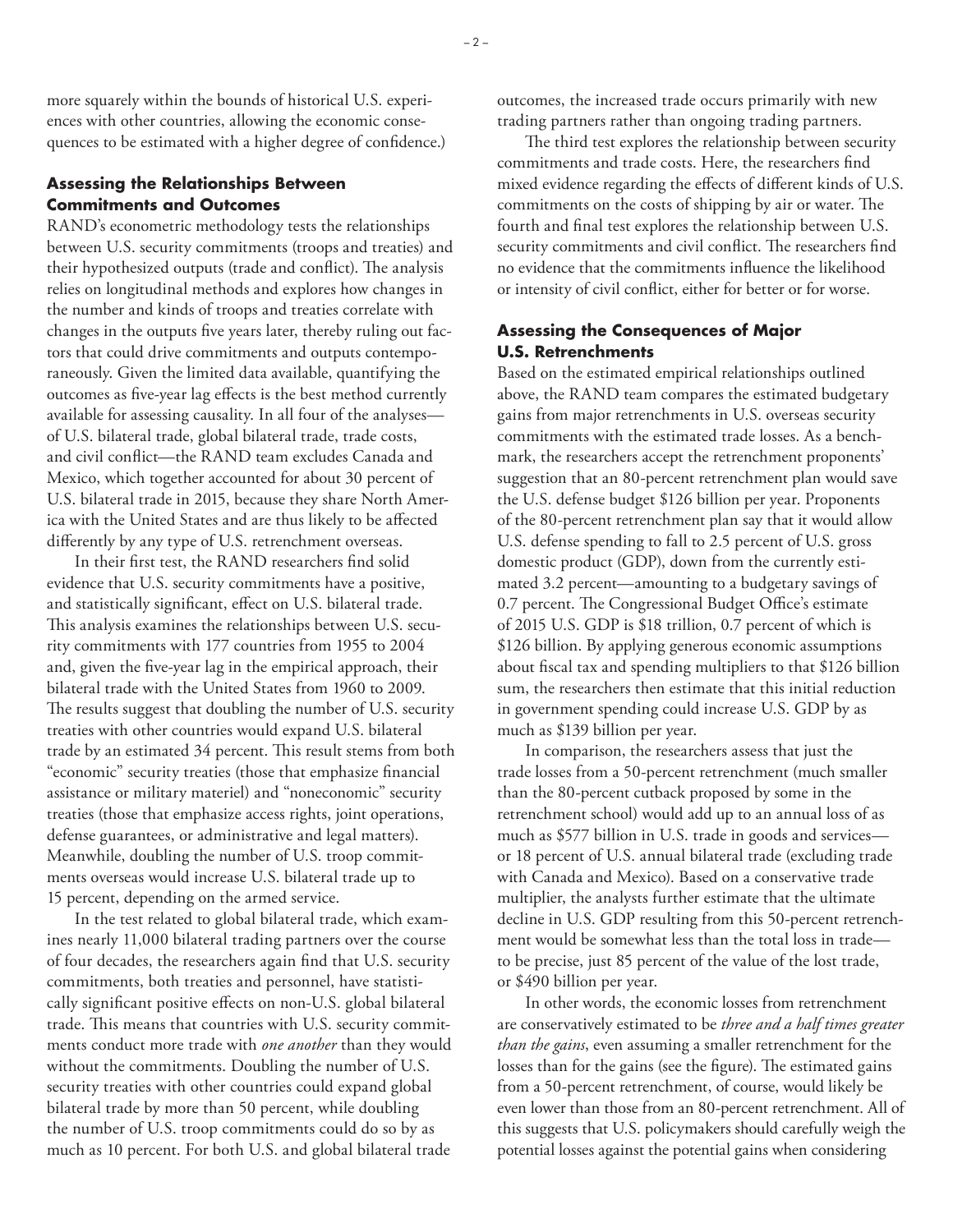

**Even Under Conservative Assumptions, the Economic Gains from a Major Retrenchment in U.S. Overseas Commitments Are Estimated to Be Less Than One-Third of the Economic Losses**

In estimating the comparative gains and losses associated with retrenchment, the RAND analysts explore a range of plausible scenarios premised on a range of different assumptions. In the vast majority of scenarios, the losses outweigh the gains, often by a factor of three or more, as readers can explore on their own using the interactive databases at [www.rand.org/t/TL229.](http://www.rand.org/t/TL229)

the desirability of large-scale retrenchments of U.S. overseas security commitments.

The RAND analysts recognize the limitations of their study but view it as a solid foundation for future exploration. For example, quantifying the outcomes as five-year lag effects is a reasonable way to assess causality given the limited data available, but future data might also allow analysts to compare the effects of security commitments that were implemented with the effects of those that were not. Refined data might also give analysts the chance to pinpoint the particular effects of different types of troops and treaties more precisely. The economic data, meanwhile, are currently limited to trade, but overseas commitments could have major

implications for foreign investments and international capital flows as well, meaning that this preliminary study could be, if anything, underestimating the potential economic losses associated with retrenchments.

In addition, the analysis captures neither the possible long-term benefits to the U.S. economy from freeing up resources from overseas commitments for other productive uses nor the potential long-term costs to the U.S. economy from suppressing global trade through retrenchment. These long-term gains and losses could be substantial, but they are not expected to alter the bottom-line conclusion that retrenchment would cost the U.S. economy much more than it would save.

The bottom-line estimate today is that the annual benefits to America's GDP from reducing U.S. overseas security commitments by 80 percent could reach nearly \$140 billion, whereas the annual costs to America's GDP from reducing these commitments by even just 50 percent are likely to approach \$500 billion. Policymakers who reduce these commitments would face not only the immediate problems of how and where to make such reductions overseas but also the future problems of a poorer United States.